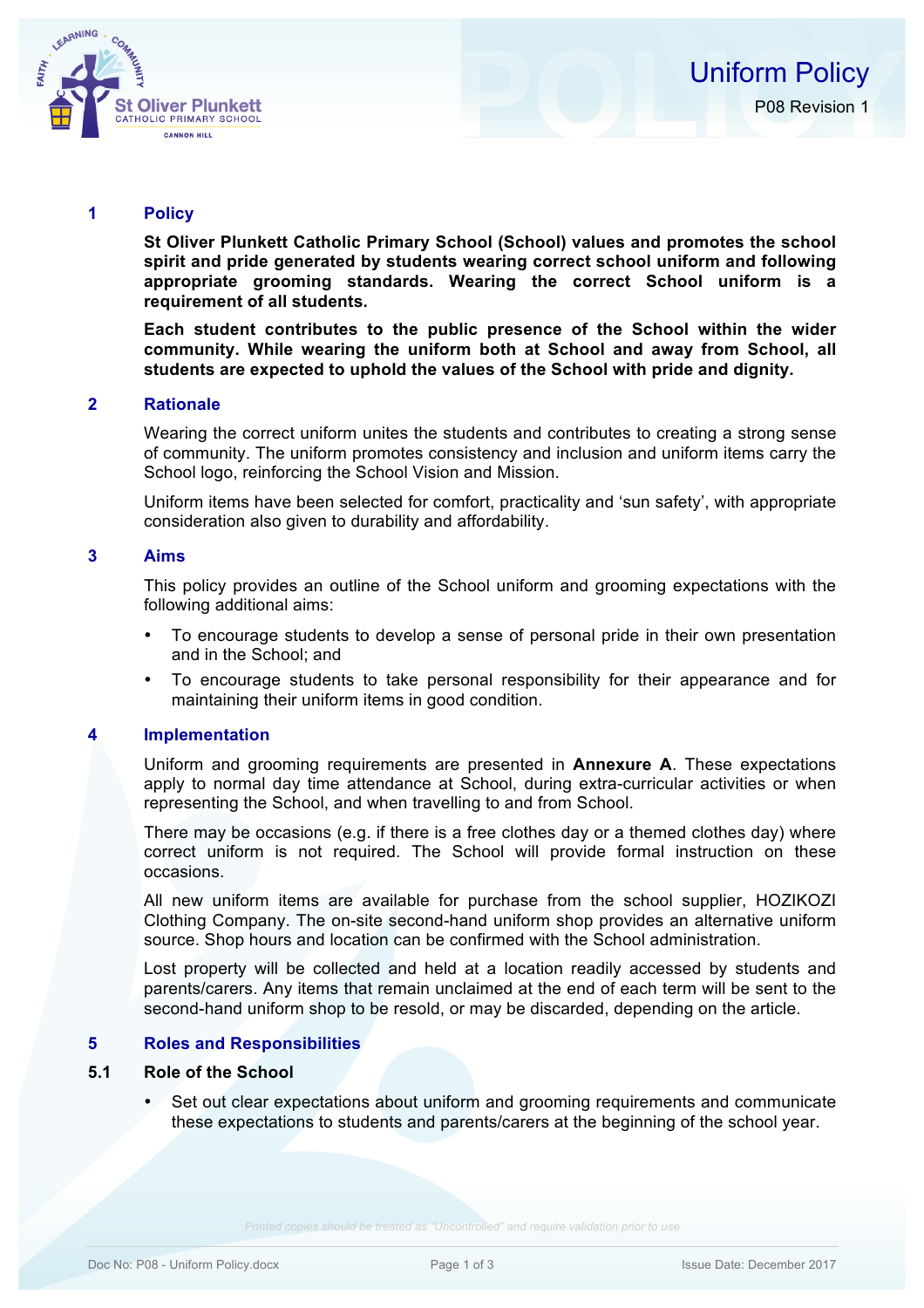

- Support families by allowing uniform changes to be transitioned over a reasonable period of time and by selecting uniform items with appropriate consideration to affordability and durability.
- Provide assistance to students where financial difficulty or other complicating circumstances exist.
- Support the operation of the on site second-hand uniform shop.
- Consider changes to uniform requirements if requested by the parent and student body.

## **5.2 Role of Students**

- At all times wear the correct uniform in the manner consistent with its design and function.
- When wearing the uniform, behave in a manner that is consistent with the values of the School and contribute positively to the image of the School.
- Show respect for themselves and for others when travelling to and from School.

## **5.3 Role of Parents/Carers**

- Notify the School if there is any difficulty meeting uniform or grooming expectations.
- Support the School and the uniform requirements by encouraging students to wear correct uniform items and to maintain high standards of hygiene and personal presentation.
- Ensure that uniform items are marked with the student's name.

## **6 Review**

This policy will be reviewed every 3 years, or earlier at the discretion of the Principal.

## **7 Related documents**

i. SunSmart Policy, available from the School office, or the online Parent Portal.

*Printed copies should be treated as "Uncontrolled" and require validation prior to use*